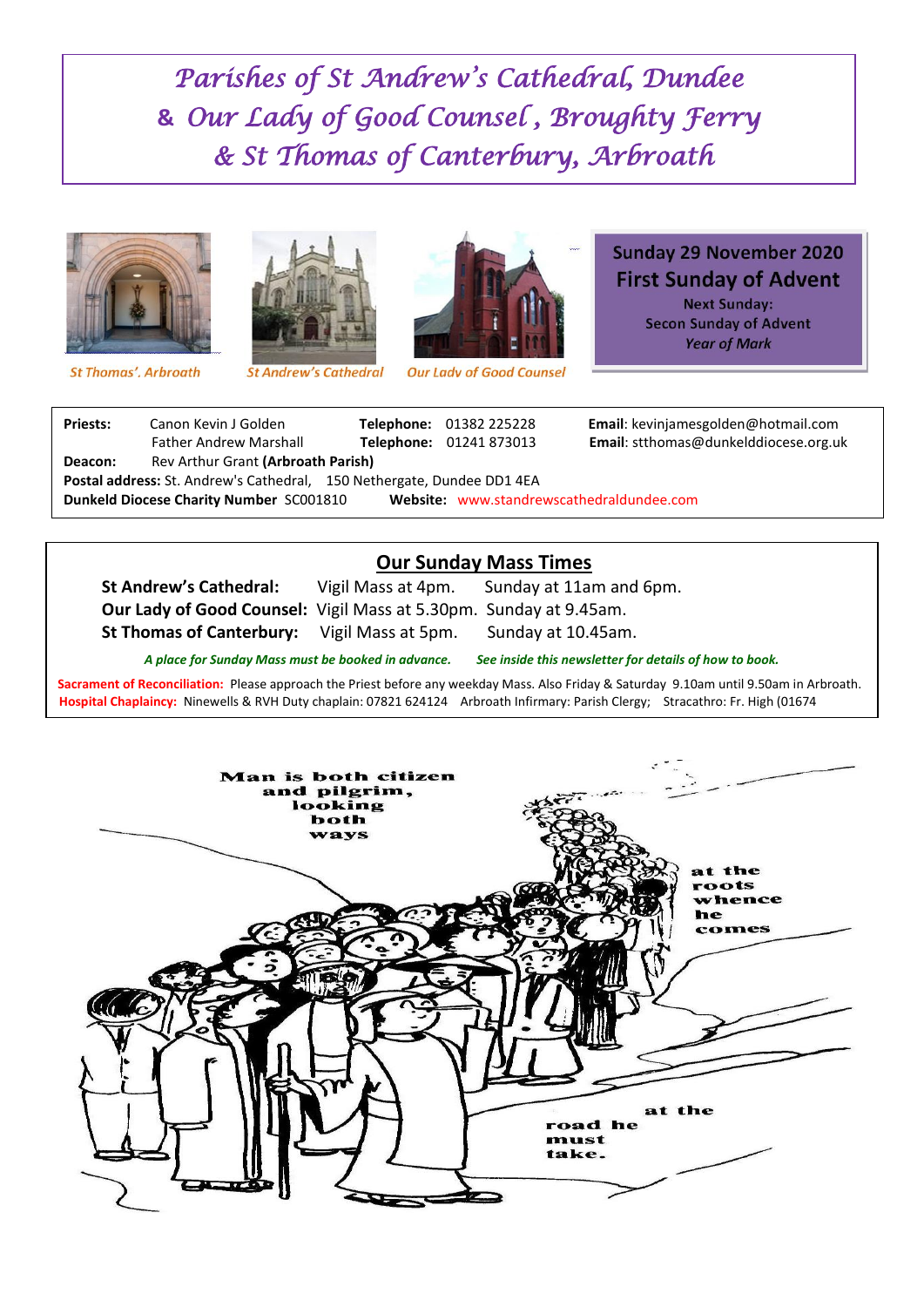| This Week's Masses                                                                                                   |                                  |                                 |  |  |  |
|----------------------------------------------------------------------------------------------------------------------|----------------------------------|---------------------------------|--|--|--|
| <b>Monday 30 November</b><br>Solemnity of Saint Andrew                                                               |                                  |                                 |  |  |  |
| 10am in St Thomas', Arbroath                                                                                         | 10am in Our Lady of Good Counsel | 1pm in St Andrew's Cathedral    |  |  |  |
| <b>Tuesday 1 December</b>                                                                                            |                                  |                                 |  |  |  |
| 10am in Our Lady of Good Counsel<br>1pm in St Andrew's Cathedral                                                     |                                  |                                 |  |  |  |
| <b>7pm in St Thomas', Arbroath</b> (with the reception of Aidan Dunbar into full communion with the Catholic Church) |                                  |                                 |  |  |  |
| <b>Wednesday 2 December</b>                                                                                          |                                  |                                 |  |  |  |
| 10am in St Thomas', Arbroath                                                                                         | 10am in Our Lady of Good Counsel | 1pm in St Andrew's Cathedral    |  |  |  |
| <b>Thursday 3 December</b> Memorial of Saint Francis Xavier                                                          |                                  |                                 |  |  |  |
| 10am in St Thomas', Arbroath                                                                                         | 10am in Our Lady of Good Counsel | 1pm in St Andrew's Cathedral    |  |  |  |
| <b>Friday 4 December</b>                                                                                             |                                  |                                 |  |  |  |
| 10am in St Thomas', Arbroath                                                                                         | 10am in Our Lady of Good Counsel | 1pm in St Andrew's Cathedral    |  |  |  |
|                                                                                                                      |                                  |                                 |  |  |  |
| <b>Saturday 5 December</b>                                                                                           |                                  |                                 |  |  |  |
| No morning Mass in Broughty Ferry                                                                                    | 10am in St Thomas', Arbroath     | 12noon in St Andrew's Cathedral |  |  |  |

# **Work at St Thomas' Hall, Arbroath**

The St Thomas' Hall is - in usual circumstances very well used, a great gathering place for social activities for the people of the parish and beyond. With various improvement works and redecoration taking place over the years, the hall was in very fine shape until a serious incident of part of the false ceiling coming down a new weeks back. The best course of action - whether to have the false ceiling replaced after essential work is completed or to have it removed, given the nature of the new heating system, will be put before the Diocesan Fabric & Planning Committee. I will keep you informed of developments.

**For info/ reminder.....**The heating system in the church hall is a Rinnai Fanned Convection Powered, Gas flue space heating system. It is designed specifically for churches, halls & schools etc., particularly where they normally have very high ceilings.

The system differs from conventional convection systems, by pushing warm air (heated by gas) along the floor, to a distance of around 6 metres, then, as the warm air rises up to about door height, the convection fans draw the warm air back in through the top of the heaters & back out along the floor to reheat the hall again. The heaters are thermostatically controlled individually & work from a programmer.

As a result, the area up to around 2 metres above floor level is heated to the required temperature, where the heat is required, regardless of the height of the ceiling, This makes it ideal for the church hall, especially if the suspended ceiling had to be removed, as the heat is not wasted in heating the area at the top of the high ceiling.



I have prepared four (shorter than usual!) on-line sessions which can be accessed each week through the Diocesan website and the Cathedral Facebook page. The first two talks reflect on the completion of one liturgical year and the beginning of the year of St Mark's Gospel, and the remaining two take up the Advent theme of "Climbing the Mountain of the Lord".

Hopefully in the new year we will be able to get back to a more interpersonal experience of the Journey of faith programme. I was very aware as I was recording them that the essential elements of sharing, discussion, exchange of views and the general social interaction of people from across the parishes were all missing and the sessions are the poorer for that. However they may be of some help as we focus on the gift of the Advent season.

#### **Please note that will be no 10am Mass in the Cathedral this Saturday 5 December.**

Mass will be at 12noon, with the Institution of two candidates for the Permanent Diaconate as Acolytes. All our Saturday regulars are invited to attend. There will be no Novena this coming Saturday. The 4pm Vigil Mass will be celebrated as usual.

The **Christmas Mass times** across the parishes will be advertised in next's Sunday's newsletter. There will be extra Masses this year and there will be a Christmas Day evening Mass in the Cathedral. We have judged it expedient not to have the Midnight Mass this year.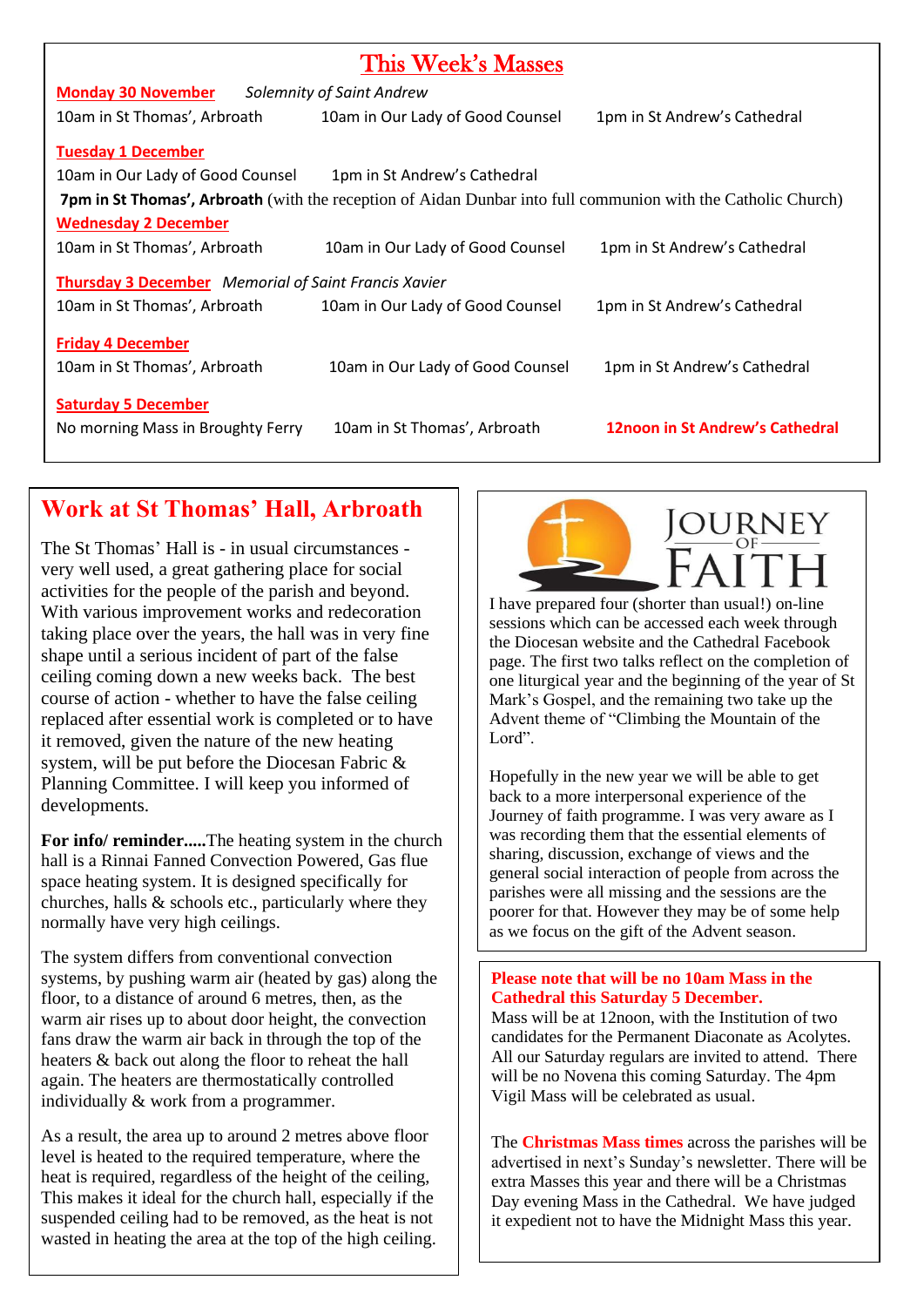Dear Friends and Parishioners,

I hope you can take time to read and perhaps – in a little act of evangelisation - pass on this newsletter to someone else we enter a new liturgical year, and the great season of *Expectation* which is Advent, a time when we seek to live more purposefully as we *wait in joyful hope*.

In "The dry Salvages", T. S. Eliot wrote  *But to apprehend*

*The point of intersection of the timeless With time, is an occupation of the saint.... For most of us there is only the unattended Moment....."*

Each year in Advent the Church in her liturgy seeks to make us more attentive to, and hopeful about the *Moment* of the Great Advent or return of the Master when our personal and communal histories will be brought to completion. This season ought to make us spiritually alert and ordered towards the truth of the Lord's coming in glory, as we make our faith pilgrimage towards him.

Dreaming of the fulness of Christ's glory, however, does not take away from the reality of living and working in this world, but instead makes us more determined to be agents of the transforming light and power of Christ to shine and be at work in the here-and-now.

The Second Vatican Council, in the powerful *Constitution on the Church in the World* stated that "the expectation of a new earth must not weaken but rather stimulate our concern for cultivating this one. For here grows the body of a new human family, a body which is even now able to give some shadowing of the new age".

You may still be feeling restricted in your faith observance and journey as we start a new liturgical year, and that is understandable. Lots of people who receive this newsletter each week still feel uneasy about gathering with us for Mass because of the pandemic. If in these circumstances you would like to meet for a brief reception of Holy Commnuion and perhaps to make a sacramental Confession, all suitably socially distanced, please don't hesitate to let myself or Father Andrew know. May the Lord guide our footsteps in this joyful season. Kevin ---------------------------------------------------------------------------------------------------------------------------------------------------------------

Seat booking arrangements for Sundays In the Cathedral and Broughty Ferry

**You can book for Sunday Mass in the Cathedral and Broughty Ferry as follows:**

**Sunday 13 December & Sunday 20 December:** from **NOW**

**Christmas Day & Sunday 27 December:** from **Monday 7 December after 6pm.**

## **Book at:**

**'Eventbrite, St Andrew's Cathedral, Dundee'.**

**'Eventbrite, Our Lady of Good Counsel, Broughty Ferry'.**

**If you don't have internet access**, 'phone the dedicated Mass booking number on **07561 699557 & leave a message with details of Mass you want to attend.** 

#### Seat booking arrangements for Masses in St Thomas of Canterbury Arbroath

You can book a place for Sunday and Weekday Mass in St Thomas' by texting 07831 439213. You are asked to text rather than call the number as it is easier to manage and less prone to errors. Thanks.

-------------------------------------------------------------------------------------------------------------------------------------------------------

You can of course call if you are unable to text.

**Instead of sending Christmas cards to fellow parishioners this year**….why not place a Christmas greeting in the parish newsletter and make a donation to SCIAF in place of spending the money on cards and stamps? Here's a sample:

> 本本本本本本本本本本 Margaret and Arthur Short wish all<br>
> their friends and parishioners the<br>
> peace and joy of Christmas and a<br>
> peace and joy of Christmas and a

Simply email or write out your message and place it in an envelope with your donation and hand it in to the sacristy or give it to one of the passkeepers. Messages will appear from Sunday 6 December

**----------------------------------------------------------------------------------------------------------------------------------------------------------------**

Unfortunately things have not worked out for our **Inter Parish Quiz night** scheduled for this Friday 4 December . Thanks to all those who have already signed up and apologies that it will not go ahead at this time. We hope to reschedule this event in the first part of the new year.

**------------------------------------------------------------------------------------------------------------------------------------------------------**

**Our Prayers: for those who have died recently:** Katherine Ingram, John Urquhart, Tom Murray, Graham

Forbes (who was farmer at Kingennie);

**those whose anniversaries fall at this time:**

Joe Wilkinson, Patrick Ruddy, Frances McFarlane, Frances McKernie, Kathleen Lancaster, Bella McBride, Tom Elder, Martha Dey, Stephen Coyle, Ken Oxford, Keith Whitehead, Bill Barnett, Nuala Robertson, Thomas Downie, John Chalmers, Lawrence Connor, James Knight, Donald Henderson, David Annan, Mary Callaghan, Andy Dornan, Elizabeth Henderson. Jack Fisher, Conway Stuart, David Sharp, Alexander Duncan, Monsignor James Brennan, Jim Masson, Thomas Meredith, Margaret Affleck, Nellie McKeever, Elizabeth caird, John Gray, Mary Law, Bridget McLean, Peter Millan, John Wright; **the sick and in need of our intercession:** Katie Shephard, Monsignor John Harty, Maria Robertson, Mary Welsh, Frances Young, Tony Beck, Mel Caullay, Jackey-Forrest-Moore, Catherine Gallacher, Baby Ben Welsh, Bill Boland, Thinley Chodron, Sharon McInally, Natalia Lucka, Benedict Stephens, Gillian Steedman, Steven Kennedy, Aubrey McMullan, Sonya Rostan, Lily Jane Douglas, Alexander McNeil, Bridie Mossey, Sheila McCallum, Marie Manunga, Allison Matthew.